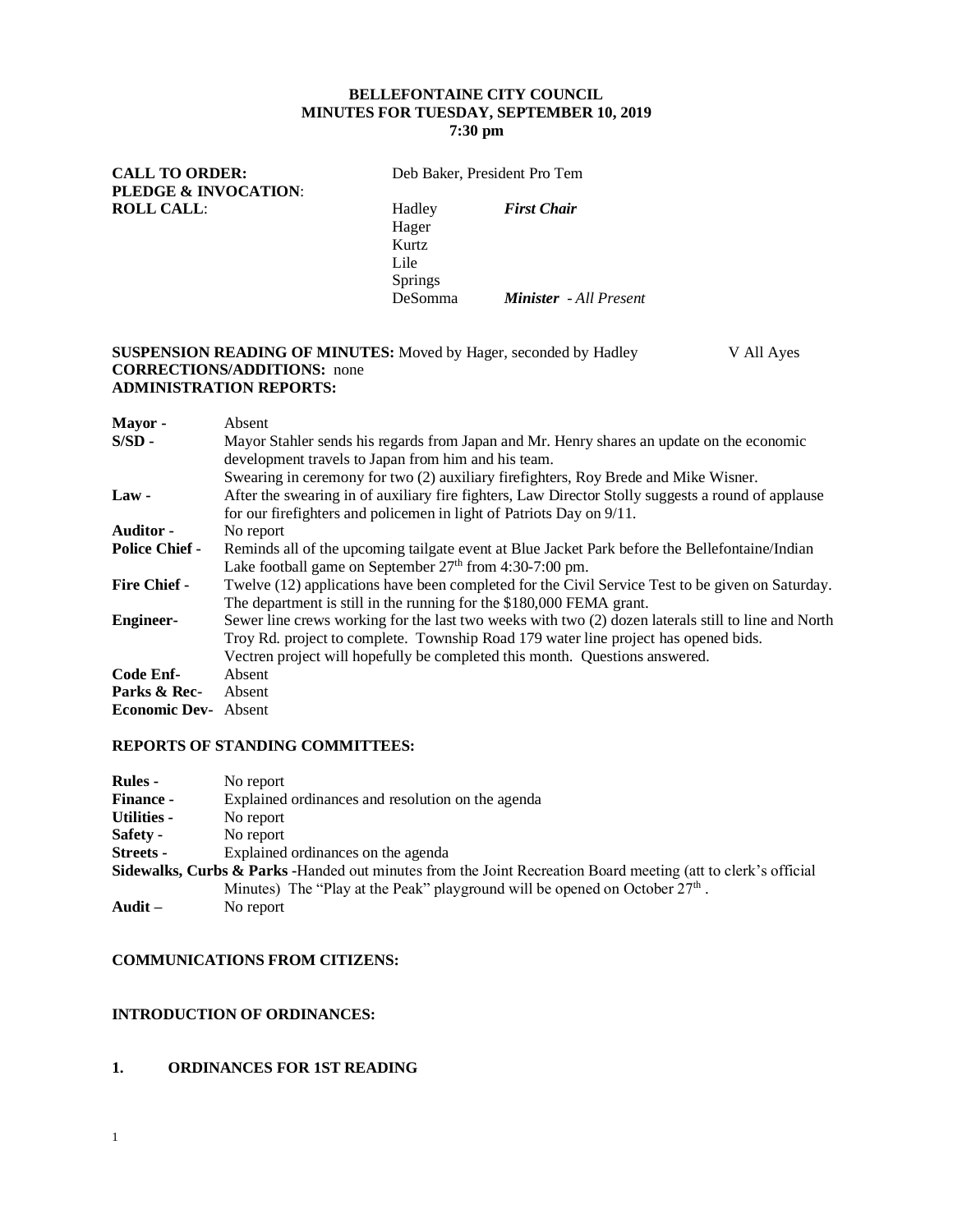19-53 A. AN ORDINANCE MAKING SUPPLEMENTAL APPROPRIATIONS AND AMENDING THE PERMANENT APPROPRIATIONS ORDINANCE FOR PURPOSES OF AIRPORT CONSTRUCTION AND DECLARING AN EMERGENCY IN THE CITY OF BELLEFONTAINE, OHIO. **FINANCE** 3RR- Moved by Springs, seconded by Kurtz V All Ayes Passage- Moved by Springs, seconded by Kurtz V All Ayes Adoption- Moved by Springs, seconded by Kurtz V All Ayes 19-54 B. AN ORDINANCE VACATING THAT CERTAIN EAST-WEST PUBLIC ALLEY BETWEEN S. TROY STREET AND S. SAINT PARIS STREET, IN THE CITY OF BELLEFONTAINE, HARRISON TOWNSHIP, LOGAN COUNTY, OHIO, AND DECLARING AN EMERGENCY IN SAID CITY. **STREET** 3RR- Moved by Kurtz, seconded by Lile V All Ayes Passage-Adoption-19-55 C. AN ORDINANCE AUTHORIZING AND MAKING SUPPLEMENTAL APPROPRIATIONS AND AMENDING THE PERMANENT APPROPRIATIONS ORDINANCE FOR PURPOSES OF PAYING ARGYLE PROPERTIES FROM THE ECONOMIC DEVELOPMENT FUND FOR ASSISTING THE CITY IN ESTABLISHING A REGISTERED HISTORIC DISTRICT AND DECLARING AN EMERGENCY IN THE CITY OF BELLEFONTAINE, OHIO. **FINANCE** 3RR- Moved by Springs, seconded by Kurtz V All Ayes Passage-Adoption-19-56 D. AN ORDINANCE AMENDING ORDINANCE 18-80 AUTHORIZING AND PROVIDING FOR COMPENSATION OF CERTAIN DEPARTMENT HEADS AND SUPERVISORS, INCREASING THE COMPENSATION OF THE CLERK OF THE BELLEFONTAINE MUNICIPAL COURT AND DECLARING AN EMERGENCY IN THE CITY OF BELLEFONTAINE, OHIO. **FINANCE** 3RR- Moved by Springs, seconded by Kurtz V All Ayes Passage-Adoption-R19-57 A RESOLUTION ACCEPTING THE AMOUNTS AND RATES AS DETERMINED BY THE BUDGET COMMISSION AND AUTHORIZING THE NECESSARY TAX LEVIES AND CERTIFYING THEM TO THE COUNTY AUDITOR. **FINANCE** Adoption-Moved by Springs, seconded by KurtzV All Ayes

#### **2. ORDINANCES FOR 2ND READING**

19-52 A. AN ORDINANCE AUTHORIZING THE SERVICE SAFETY DIRECTOR AND/OR POLICE CHIEF TO ACCEPT AN OHIO ATTORNEY GENERAL BALLISTIC VEST GRANT, AND MAKING SUPPLEMENTAL APPROPRIATIONS AND AMENDING THE PERMANENT APPROPRIATIONS ORDINANCE FOR PURPOSES OF GENERAL FUND (POLICE) AND DECLARING AN EMERGENCY IN THE CITY OF BELLEFONTAINE, OHIO. **FINANCE**

| 3RR-      | Moved by Springs, seconded by Kurtz | V All Ayes |
|-----------|-------------------------------------|------------|
| Passage-  |                                     |            |
| Adoption- |                                     |            |